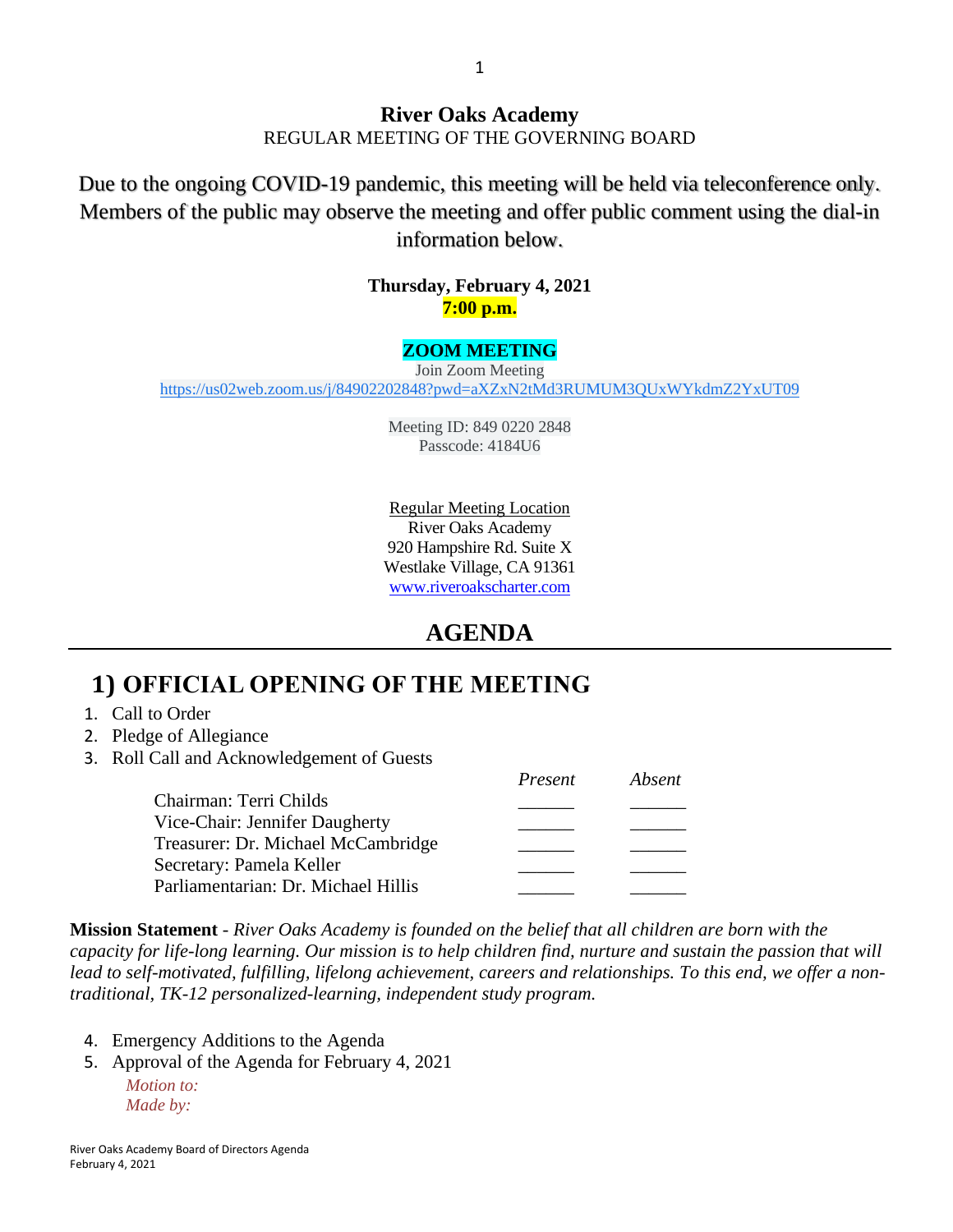## **2) ORGANIZATIONAL**

N/A

### **3) PUBLIC COMMENTS**

*Citizens who would like to address the Board on any item on the Agenda may do so now or when the President requests comments from the Public as the Board is considering the item. This portion of the Board meeting is set aside for members of the audience to make comments or raise issues that are not specifically on the agenda. These presentations, both during open and agendized topics, are limited to three (3) minutes per presentation and the total time allotted to non-agenda items will not exceed fifteen (15) minutes.*

### **4) INFORMATION AND DISCUSSION ITEMS**

*These items are presented to the Board for information only and are not subject to action at this meeting. These items may be added to a future meeting for action by the Board.*

- 1. Budget Committee Informational (2 min)
- 2. Parent Advisory Council (PAC) Informational (2 min)
- 3. Teacher's Report Informational (2 min)
- 4. Oxnard Report (2 min)
- 5. Student Report Informational (2 min)
- 6. Career Pathways Report Informational (2 min)
- 7. High School Guidance Counselor Informational (2 min)

### **5) REPORTS**

- 1. Board Chairperson's Report
- 2. Individual Board Member Report
- 3. Director's Report
- 4. BSA Report
- 5. VCOE Report

### **6) CONSENT AGENDA ITEMS**

*Actions proposed for the Consent Agenda are items consistent with adopted policies and approved practices of River Oaks Academy and are deemed routine in nature. The Board will be asked to approve all of the Consent Agenda items by a single vote unless any member of the Board or the Public asks that an item be removed from the Consent Agenda and considered and discussed separately.*

- 1. Consideration to approve the January 7, 2021 Minutes
- 2. Consideration to approve the ROA Financial Statement
- 3. Consideration to approve the ROA Board Report of Purchase Orders
- 4. Consideration to approve the ROA Board Report of Commercial Checks
- 5. Consideration to approve the ROA PAC Transaction Detail Report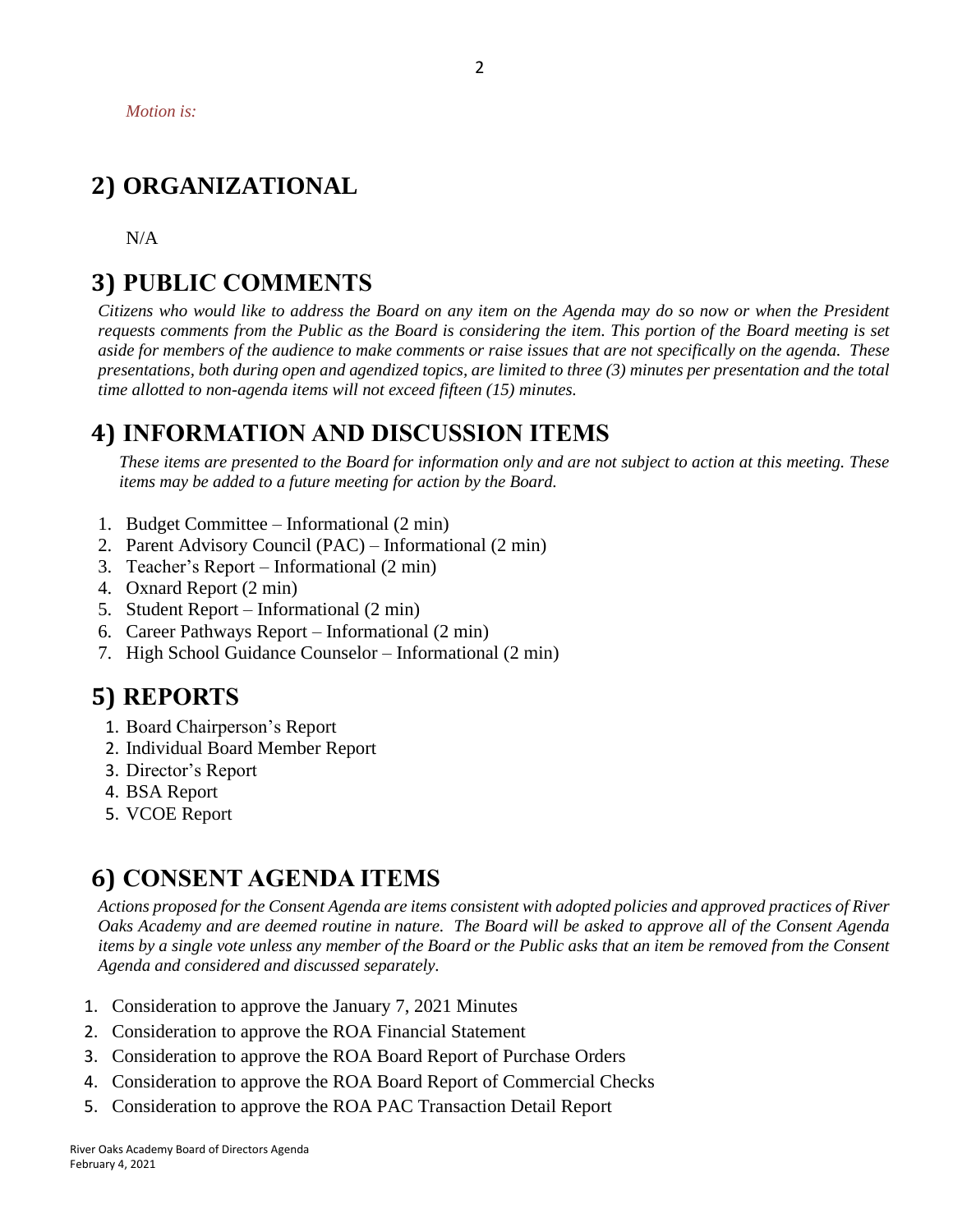*Public Comments: Motion to: Made by: Motion is:*

# **7) ACTION ITEMS**

- 1. Review, Discussion, and Approval of the renewal for BrainPop, not to exceed \$2,360.00
	- a. BrainPop is one of our online resources for our families. This is a 12 months license.

*Public Comments: Motion to: Made by: Motion is:*

- 2. Review, Discussion, and Approval of the ROA Summer ACA Day program calendar Track C.
	- a. In order to offer the summer ACA day program for our current ROA students, we need to adopt a separate Track for the School Information System (School Pathways) to be able to record all academic work for those students without claiming any ADA.

*Public Comments: Motion to: Made by: Motion is:*

- 3. Review, Discussion, and Approval of the reviewed ROA Comprehensive School Safety Plan, meeting all the Section of California Education Code 32280-32289.
	- a. Effective January 1, 2019, the School Safety Plan Bill became law (AB1747). This bill requires that during the writing and development of the comprehensive school safety plan, the school consult with a fire department and other first responder entities in addition to currently required entities. Any updates made to the plan need to be shared with the law enforcement agency, the fire department and other first responder entities. This plan has to be reviewed annually and approved with any changes, if necessary, by the board March 1. Staff and stakeholders reviewed this plan and found no changes were needed.

*Public Comments: Motion to: Made by: Motion is:*

4. Review, Discussion, and Ratification to pay Julie Tunick for her invoice for December, 2020. Her services for the social-emotional support for staff and students exceeded the amount originally encumbered; additional funds not to exceed: \$1,000.00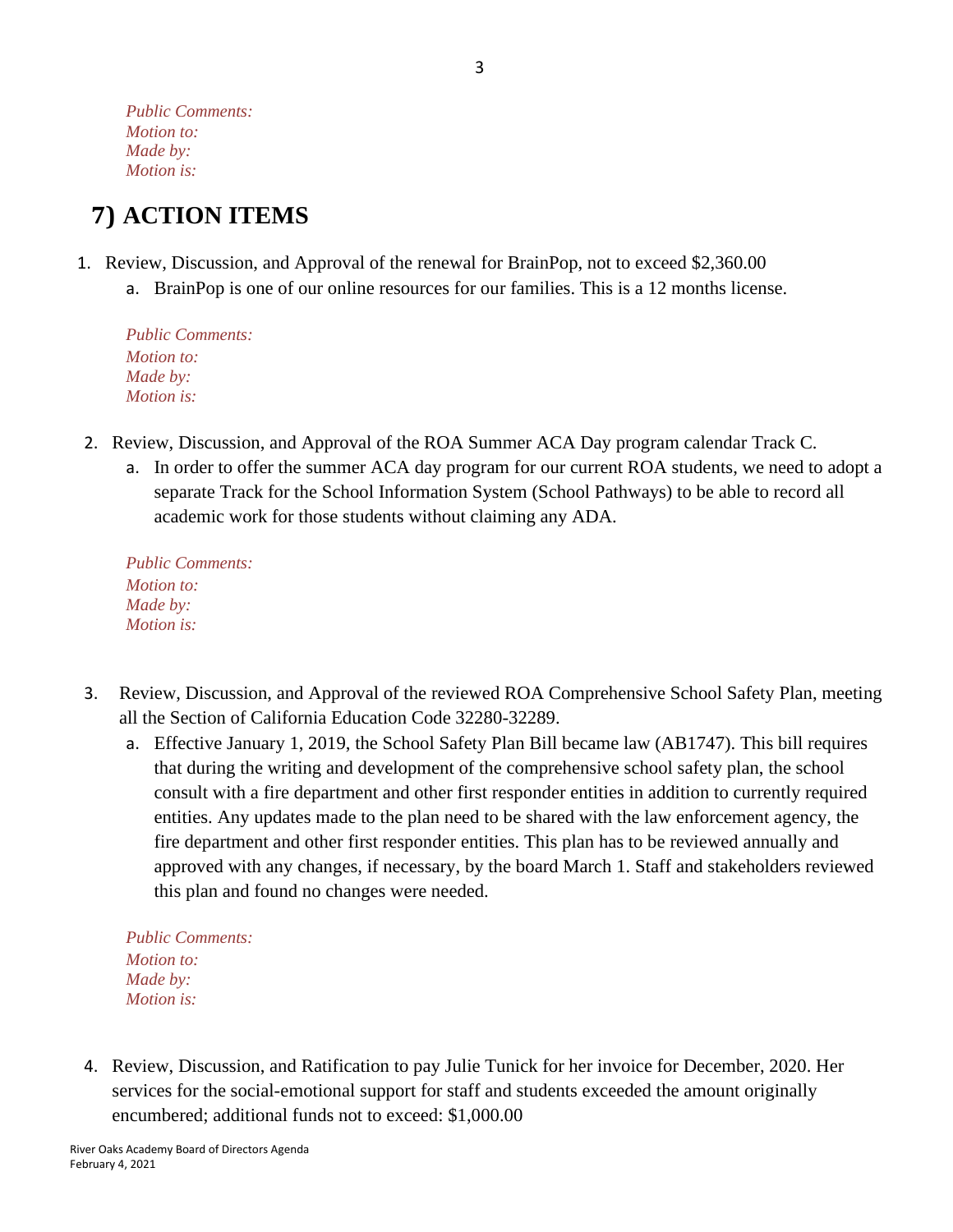a. Julie has been working with students and staff to extend social-emotional support during these difficult times.

*Public Comments: Motion to: Made by: Motion is:*

- 5. Review, Discussion, and Ratification of:
	- a. The resignation letter from Dana Scheumaker, Science/Auxiliary teacher, effective, January 19<sup>th</sup>, 2021
	- b. Ray Clayton: change to full-time Science/Auxiliary teacher, effective January 1, 2021

*Public Comments: Motion to: Made by: Motion is:*

- 6. Review, Discussion, and Approval of the cost to update our website; not to exceed \$2,000.00
	- a) The Illusion Factory is updating our Wordpress theme. When using Wordpress to run a website, you can use a free design theme provided by Wordpress or you can use a custom theme designed by an outside company that is compatible to work with Wordpress. We had our custom theme built by The Illusion Factory.

Wordpress just had a major update to its website management system and has asked us to upgrade for free to their new management system which is called Wordpress 5.6. When we upgraded, some parts of our website did not work correctly. That is because our custom theme is not 100% compatible with this new Wordpress management system. Wordpress is allowing those of us with these types of problems during this transition to temporarily use a code to allow functionality of our website. Wordpress is urging us to update our theme or else our website will not function properly after this grace period.

Illusion Factory will update our theme so that we can be in 100% compliance with Wordpress and maintain our website running smoothly.

*Public Comments: Motion to: Made by: Motion is:*

- 7. Review, Discussion, and Ratification of the following positions:
	- *a.* For Special Education, the following position numbers:

| 20213001 |
|----------|
| 20213002 |
| 20213003 |

River Oaks Academy Board of Directors Agenda February 4, 2021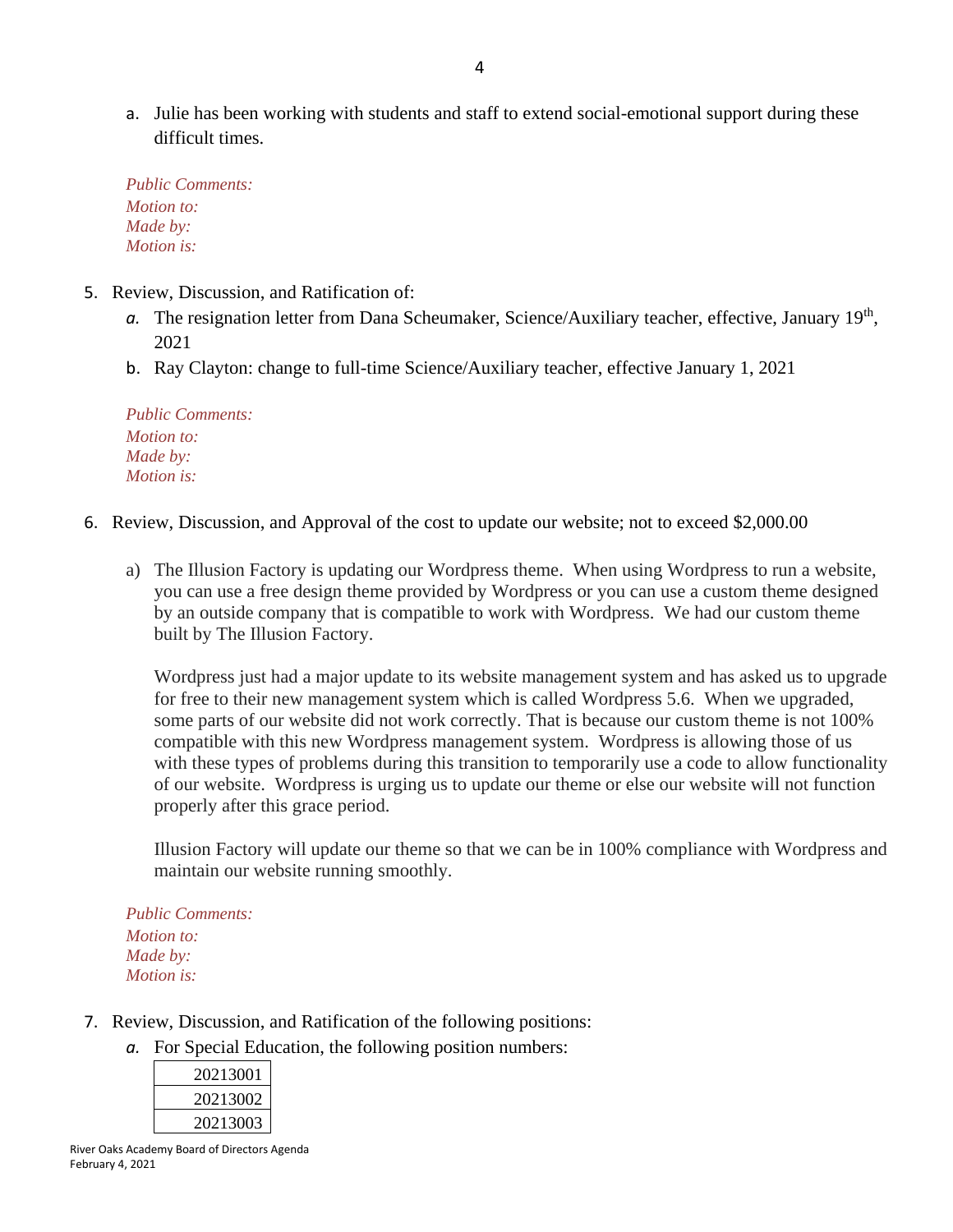| 20213004 |
|----------|
| 20213005 |
| 20213006 |
| 20213007 |
| 20213008 |
| 20213009 |
| 20213010 |
| 20213011 |

*b.* For our Workshop Specialists, the following position numbers:

| 20215001 |
|----------|
| 20215002 |
| 20215003 |
| 20215004 |
| 20215005 |
| 20215006 |
| 20215007 |
| 20215008 |
| 20215009 |
| 20215010 |
| 20215011 |
|          |

c) For tutoring, the following position:

#### 202110010

*Public Comments: Motion to: Made by: Motion is:*

- 8. Review, Discussion, and Approval of the quote from School Speciality/Triumph Learning for new science materials; not to exceed: \$749.68
	- a. These are materials for our middle school sciences. We need to replenish these consumables.

*Public Comments: Motion to: Made by: Motion is:*

9. Review, Discussion, and Approval of adding funds to Antonio Mendoza's account for regular disinfecting of our Westlake facility to continue through May 2021. Not to exceed: \$2,400.00